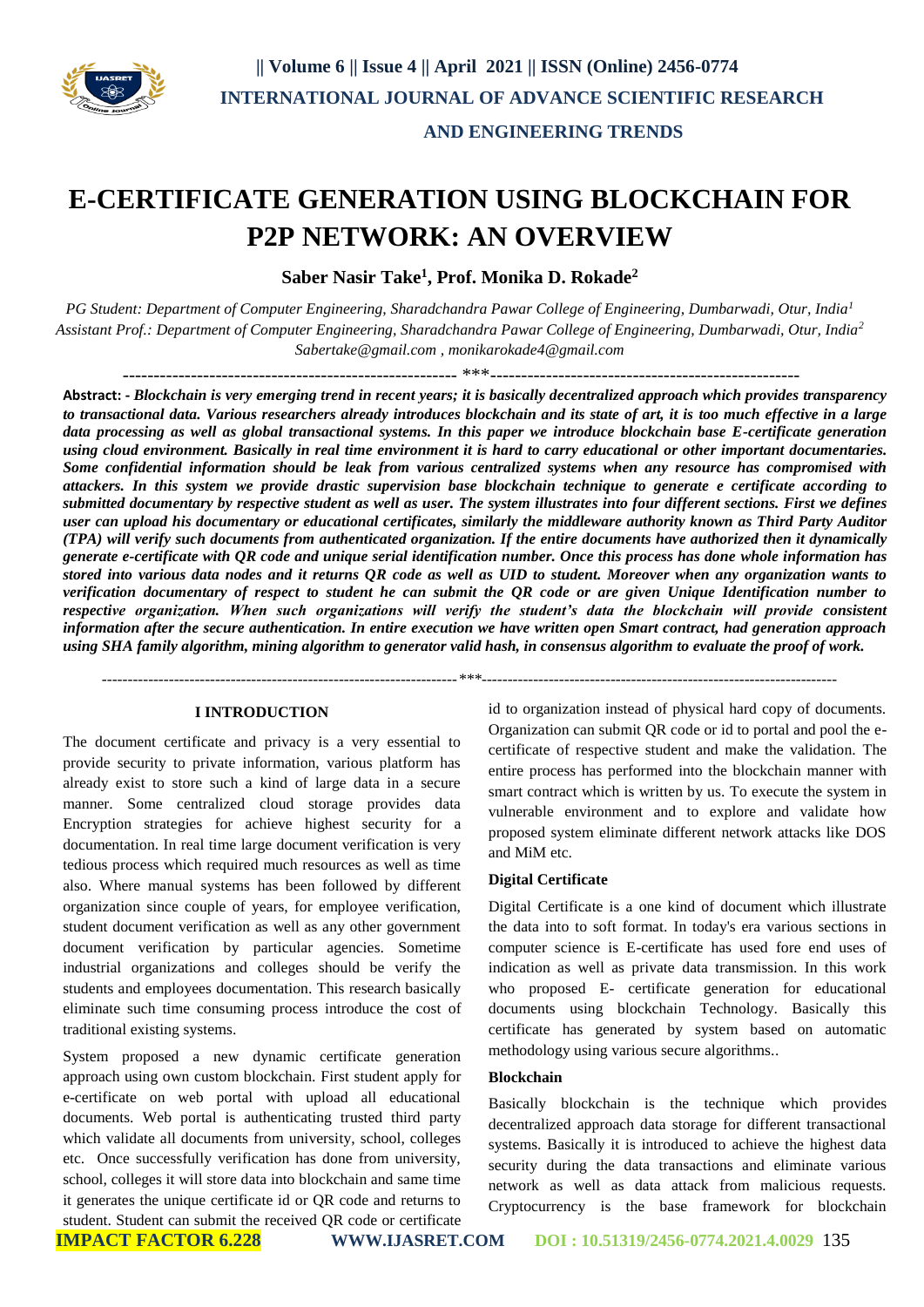

technology, Bitcoin is the master currency introduced in cryptocurrency market. There are various cryptocurrencies which is already introduced different cryptocurrency platforms like ethereum, ripple, cordono etc. Which platform provides different kind of security aspects during the performance of transactional data. The smart contract is another concept which is introduced by prospective blockchain transaction. Hash generation and mining strategy is too much important to create a runtime block. Different consensus algorithm also provides the proof of validation for different page in peer to peer network. Basically this system proposed decentralized approach which provides automatic data recovery in a distributed environment. The system also carried out Automatic load rebalancing and data validation protocol in entire execution.

## **II LITERATURE SURVEY**

Hao Wang et Mate Al [1] They offer a secure electronic health record (EHR) system based on special-based Cryptococcus and blockchain technology. This system carried out the ABE as well as IBE to encrypt medical data and to use IBS to apply digital signatures. . In order to obtain various functions of ABI, IBE and IBS in crypto, we present a new cryptographic original; it is called a joint identity-based encryption as well as signature. It simplifies system maintenance and don't require the installation of separate cryptographic system for various security requirements. In addition, we use blockchain techniques to ensure the integrity and inspection of medical data. Finally, we offer a demonstration application for medical insurance business.

According to Yan Michalevskyet. Al [2] system introduces the first practical decentralized ABE scheme with proof of policyhiding. Our creation is based on the basic encryption of decentralized internal product, which is an encryption strategy launched in this paper. This ABB scheme supports results, disputes, and threshold policies, which protect the access policies of those parties that are not authorized to decrypt content. In addition, we handle the receiver's privacy issue.

Using our plan with Vector Commitment, we hide a complete set of attributes presented by the individual with the recipient; just disclose the feature that regulates the authority. Finally, we propose random-polynomial encoding that immerses this scheme in the presence of corrupt officials. Al [3] they successfully address these issues by offering a cleared policy feature-based data sharing plan with direct cancellation and keyword search. In the proposed scheme, the non-terminated users' private key is not required to be updated during the cancellation of direct revocation of features. In addition, a keyword search has been realized in our plan, and the search is stable with the increase in time features. Specifically, the policy is hidden in our plan, and therefore, the privacy of users is preserved. Our security and performance analysis show that the

proposed plan can deal with security and efficiency concerns in cloud computing.

According to Sarmadullah Khanet. Al [4] embedded power transactions in blockchain are based on their defined characteristics through the signature of many manufacturers. These signatures have been verified and customers are satisfied with the features that do not open any information that meet those features. The public and private key manufacturers have been created for these customers and using this key ensures that the support process is authorized by customers. There is no central authority required in this perspective. To protest against collision attacks, the makers are given secret pseudo-functional work seeds. Comparative analysis shows the efficiency of the proposed approach to existing people.

According to Ruuguet. Al [5] To guarantee the validity of the EHR surrounding the block channel, he has submitted a specialbased signature scheme with multiple officials, in which the patient supports the message according to the specifications, but there is no evidence that he prepares any other information. In addition, there are many officers without generating a reliable individual or a central person in order to generate and deliver a public / private key, which avoids the escrow problem and adapt to the mode of data storage distributed in the Block. By sharing the secrecy of the secret pseudo-festive festivals in the authorities, this protocol opposed the attack of N-1 affiliated with officials. Under the computational Billine Diffie-Hellman concept, we also formally demonstrate that, in relation to the specialty-signatory's enforceability and complete privacy, this specialty-based signature scheme is safe in random decorative models. Comparison shows the efficiency and qualities among the proposed methods and methods in other studies.

Smart Contracts [6] also called crypto-contract, it is a computer program used for transferring / controlling the property or digital currents in specific parties. It does not only determine the terms and conditions but may also implement that policy / agreement. These smart contracts are stored on block-chain and BC is an ideal technology to store these contracts due to the ambiguity and security. Whenever a transaction is considered, the smart-contract determines where the transaction should be transferred / returned or since the transaction actually happened.

Currently CSIRRO team has proposed a new approach to integrate Block on IOT with [7]. In its initial endeavor, he uses smart-home technology to understand how IOT can be blocked. Block wheels are especially used to provide access control system for Smart-Devices Transactions located on Smart-Home. Introducing BC technology in IOT, this search again provides some additional security features; however, every mainstream BC technology must have a concept that does not include the concept of comprehensive algorithms. Moreover,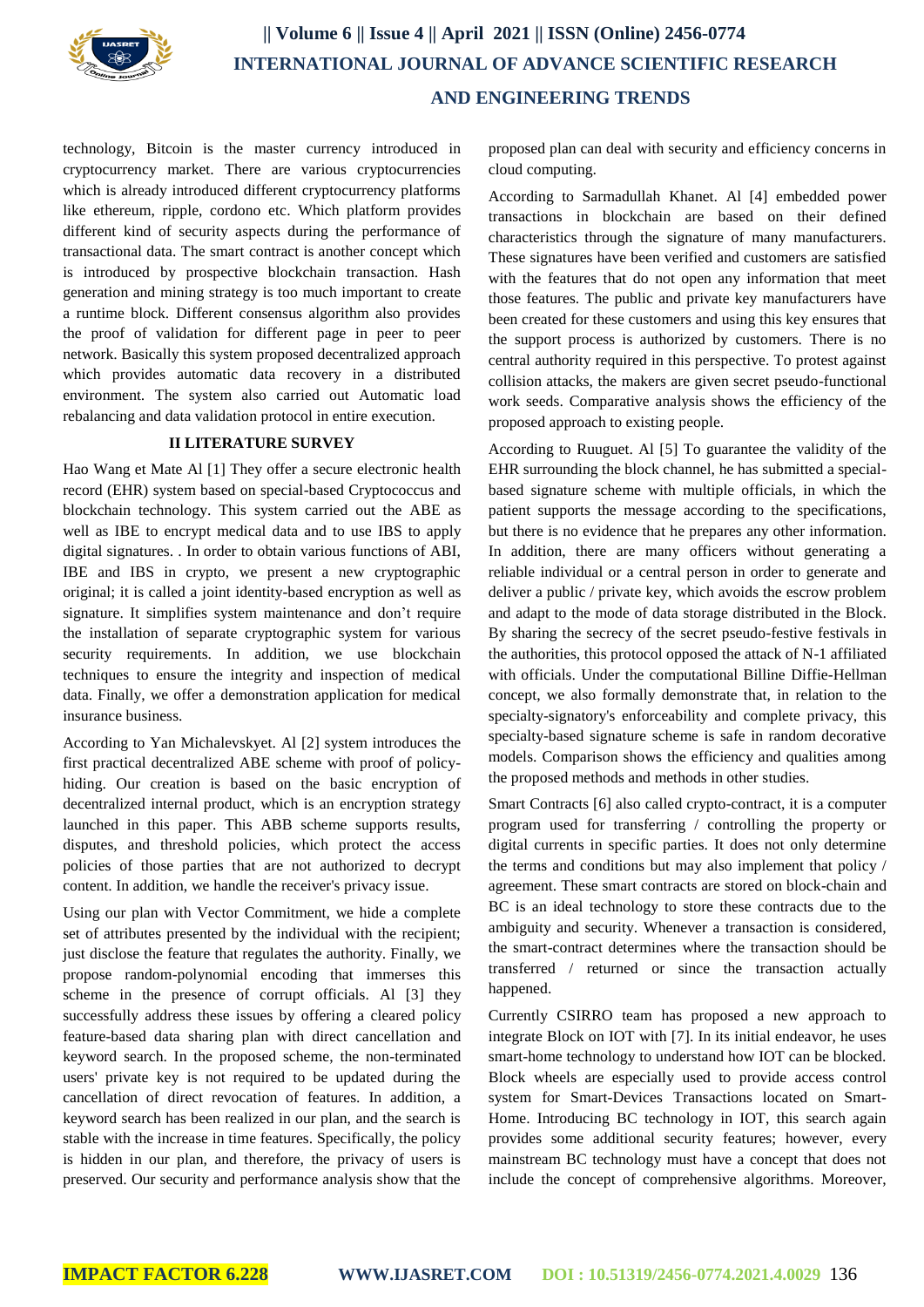

# **|| Volume 6 || Issue 4 || April 2021 || ISSN (Online) 2456-0774 INTERNATIONAL JOURNAL OF ADVANCE SCIENTIFIC RESEARCH AND ENGINEERING TRENDS**

this technology cannot provide a general form of block-chain solution in case of IOT usage.

According to Ilya Sukhodolski. The Al [8] system presents a prototype of multi-user system for access control over datasets stored in incredible cloud environments. Like other unreliable environments, cloud storage requires the ability to share information securely. Our approach provides access control over data stored in the cloud without the provider's investment. Access Control Mechanism The main tool is the dynamic feature-based encryption scheme, which has dynamic features. Using Blockchain based decentralized badgers; our systems provide an irrevocable log for accessibility requests for all meaningful security incidents like large financing, access policy assignment, alteration or cancellation. We offer a set of cryptographic protocols that make the secret or secret key of cryptographic operation confidential. The hash code of the sifter text is only transmitted by the block on laser. Our system has been tested on prototype smart contracts and tested on Ethereum Blockchain platforms.

According to Huehuangenet. Al [9] they offer a blockchain and a MedRec-based approach by enabling encryption and attribute based authentication to enable secure sharing of healthcare data. By applying this approach: The fragmented EHR fragment of all patients can be seen as a complete record and can be safely stored against tampering; The authenticity of patients' EHR can be verified; Flexible and finer access control can be provided and 4) it is possible to maintain a cleared audit trail.

According to VipulGoyalet.Al [10] develops new cryptosystems to share encrypted data properly, which we call key-policy attribute-based encryption (KPABE).In cryptosystem, cipher labeled with a set of properties and controls that it connects to private key access configurations that a user can decrypt the encryption. We display the utility of our product to share audit log information and broadcast encryption. Our creation supports private key providers, which subscribe to categorized identification-based encryption (HIBE).

### **III PROBLEM STATEMENT**

In this research to design and develop a system for dynamic and secure e certificate generation system using smart contract in blockchain environment. In this work we also illustrates own blockchain in open source environment with custom mining strategy as well as smart contract. Finally validate and explore system performance using consensus algorithm for proof of validation.

### **System Overview**

In this research to design and develop a system for dynamic and secure e certificate generation system using smart contract in

blockchain environment. In this work we also illustrates own blockchain in open source environment with custom mining strategy as well as smart contract. Finally validate and explore system performance using consensus algorithm for proof of validation.Educational documents verification is very tedious and time consuming process in real time environment. E-Certificate generation for entire educational history is easy process to eliminate such consuming tasks. Dynamic QR-code and unique certificate generation for each students document in proposed system.



**Figure 1 : System Architecture**

System proposed a new dynamic certificate generation approach using own custom blockchain. First student apply for e-certificate on web portal with upload all educational documents. Web portal is authenticate trusted third party which validate all documents from university, school, colleges etc. Once successfully verification has done from university, school, colleges it will store data into blockchain and same time it generates the unique certificate id or QR code and returns to student. Student can submit the received QR code or certificate id to organization instead of physical hard copy of documents. Organization can submit QR code or id to portal and pool the ecertificate of respective student and make the validation. The entire process has performed into the blockchain manner with smart contract which is written by us. To execute the system in vulnerable environment and to explore and validate how proposed system eliminate different network attacks like DOS and MiM etc.

### **IV CONCLUSION**

The proposed work basically introduced blockchain based data security for a sensitive information as well as educational documents. In real time scenario when any organization required validating any employee or students data, then it should be follow very time consuming as well as tedious process. This research basically introduces such a kind of